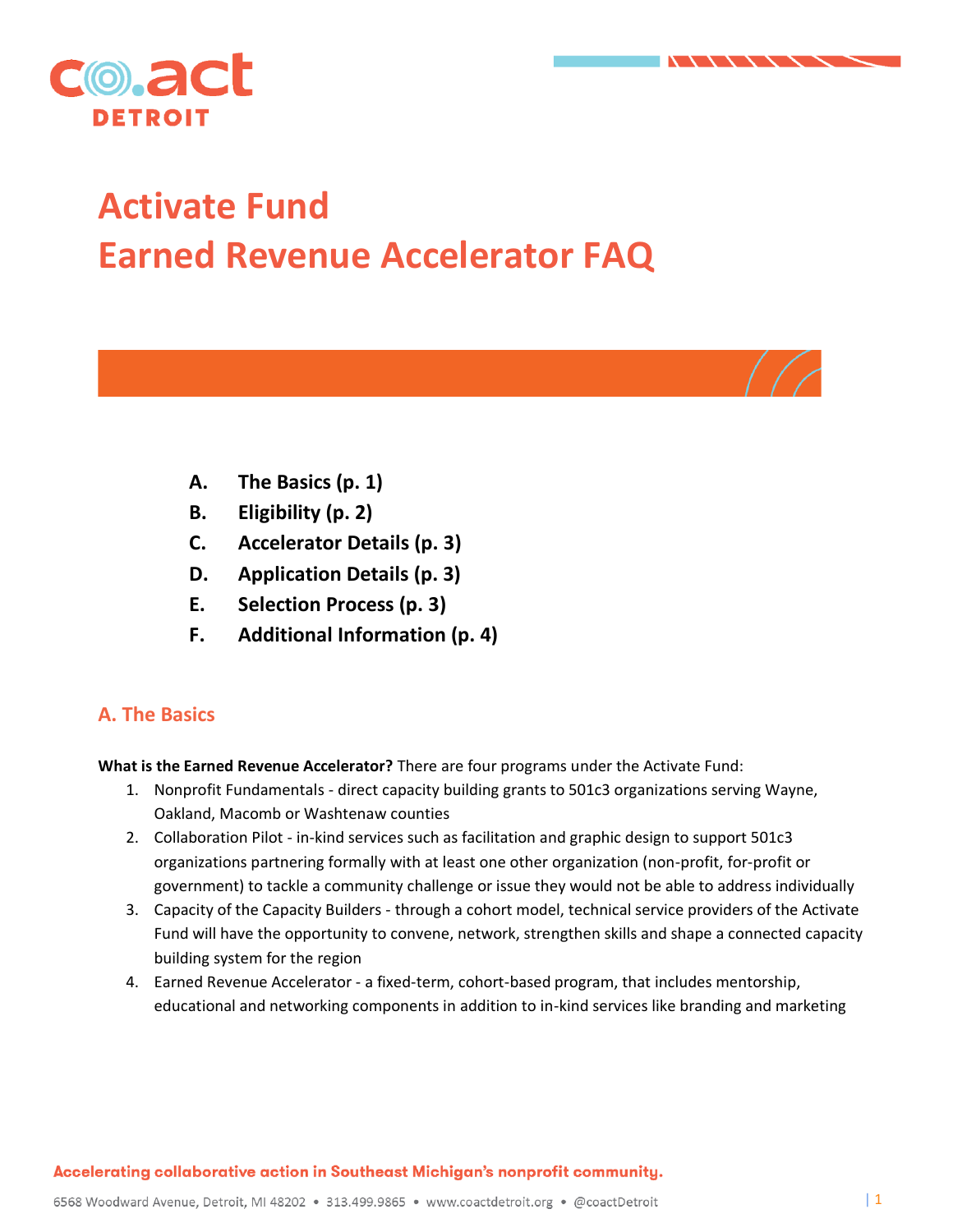**What is the Activate Fund?** The Activate Fund is a \$1.5 million grant fund to support capacity building and collaboration of nonprofits in Southeast Michigan.

**Why is the Activate Fund needed?** Many of the capacity building programs that exist are available through foundations that may also provide other operating and programmatic support crucial to the mission of community organizations.

The Activate Fund provides funding for capacity and collaborative activity through a neutral nonprofit support organization.

**Who runs the Activate Fund?** Co.act Detroit administers the Activate Fund.

Co.act Detroit works with other intermediary partners and cross-sector community leaders from around the region who serve as strategic partners, advisors and external jurors to the fund.

**Who funds the Activate Fund?** The Ralph C. Wilson, Jr. Foundation (RCWJRF) is the inaugural funder of the Activate Fund.

**What is the objective of the Activate Fund?** The Activate Fund is a grantmaking strategy to support nonprofit impact in our community that invests in two core areas:

- 1. Building Nonprofit Capacity to Meet Mission
- 2. Building Network Capacity for Social Change

## **B. Eligibility**

#### **Who can apply to the Accelerator?**

Non-profit organizations who:

- 1. Are a registered 501c3 in good standing with the IRS
- 2. Serve Wayne county\* *\*Organizations may serve additional counties or states, but at minimum must serve at least one community or population within Wayne county*
- 3. Have a minimum viable product or service (MVP) already in production
- 4. Have minimal customer discovery and identified a target customer profile
- 5. Have at least six consecutive months of commercial sales history
	- a. Organizations must be selling a product or service to be eligible. Donation-based products or services are not eligible.
	- b. We recognize a lot has happened in 2020. We recognize six consecutive months of sales may have occurred pre-pandemic in 2019 or earlier. There is no time limit to when the six consecutive months of sales history has occurred, however competitive applicants are able to demonstrate more recent sales history.

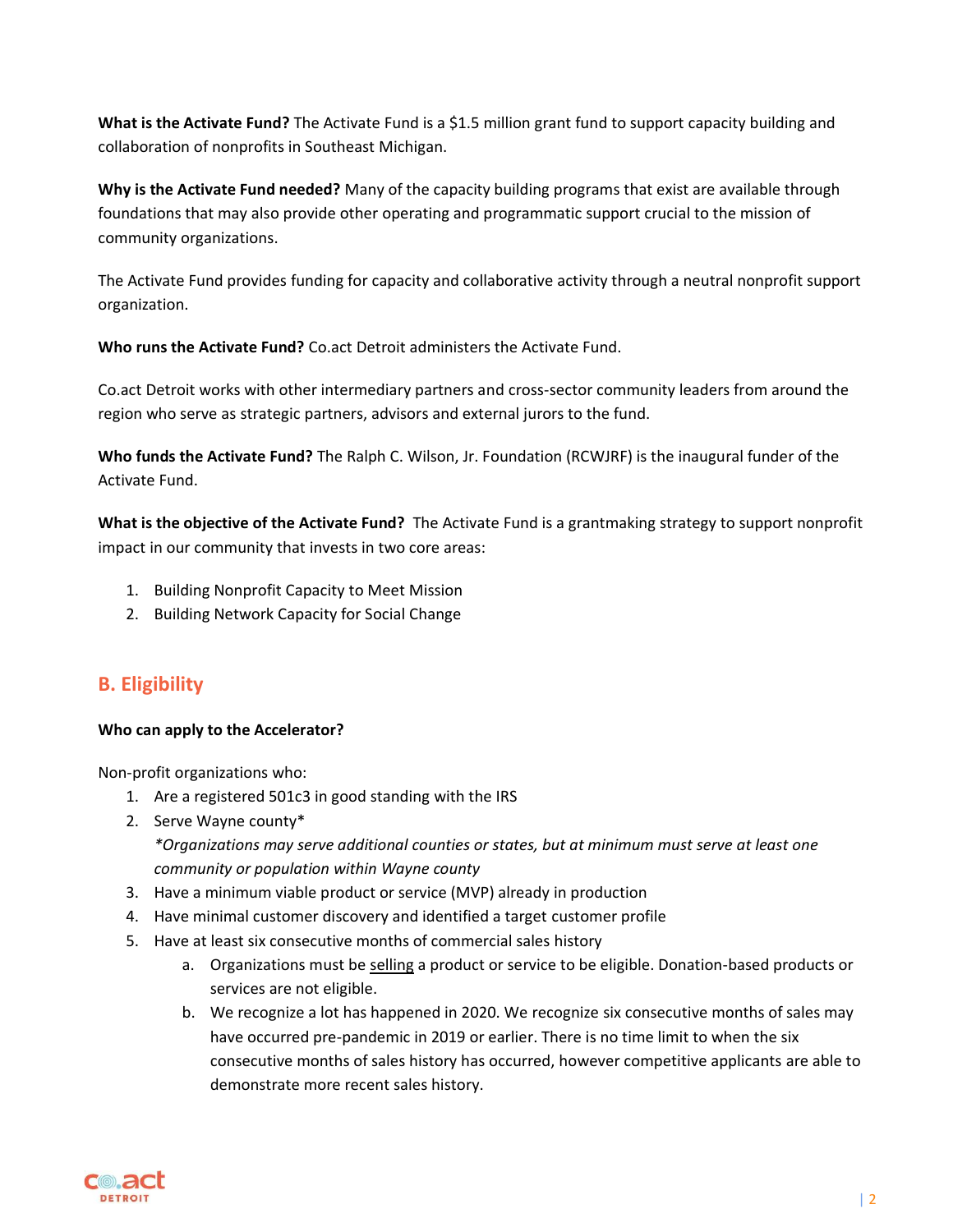c. Organizations who are pre-revenue or with less than six months of sales history, but who are planning to sell their product or service are welcome to apply. However, applicants with sixmonths of consecutive sales history will be given priority selection to ensure maximum value of the program offering is received.

#### **Who is ineligible to apply?**

- 1. Individuals.
- 2. Organizations that require a fiscal sponsor.
- 3. Organizations that discriminate on the basis of race, color, religion, gender, national origin, citizenship status, age, disability, sexual orientation or veteran status.
- 4. Faith-based Organizations that require membership in certain religions or advance a particular religious faith. (Faith-based organizations may be eligible if they welcome and serve all members of the community regardless of religious belief.)
- 5. For-profit organizations or organizations operated to benefit for-profit organizations.
- 6. Academic Institutions Community college, college and university programs that concentrate primarily on degree-granting activities.

**Can I apply with a fiscal sponsor?** If your organization is not a registered 501c3 in good standing, you are not eligible to apply.

**Are churches eligible?** Organizations that require membership in certain religions or advance a particular religious faith are ineligible. However, faith-based organizations may be eligible if they welcome and serve all members of the community regardless of religious belief through specific programming and meet other program criteria.

#### **Only one application is permitted per organization**.

## **C. Accelerator Details**

**What do I receive if selected to join the Earned Revenue Accelerator Program?** Participants receive a chance to engage in **virtual** curricula led by experts on topics including:

- 1. Business plan, cash flow mgt., customer discovery
- 2. Financing, tax and legal considerations
- 3. Board Engagement, stakeholder buy-in, staffing + operations
- 4. Marketing, branding, e-commerce
- 5. Storytelling, pitch development + delivery
- 6. Navigating and pivoting operations, post-COVID

In addition, to workshops on the above topics, the cohort will have access to one-on-one office hours with the class speakers. The Accelerator is expected to run from March – June 2021.

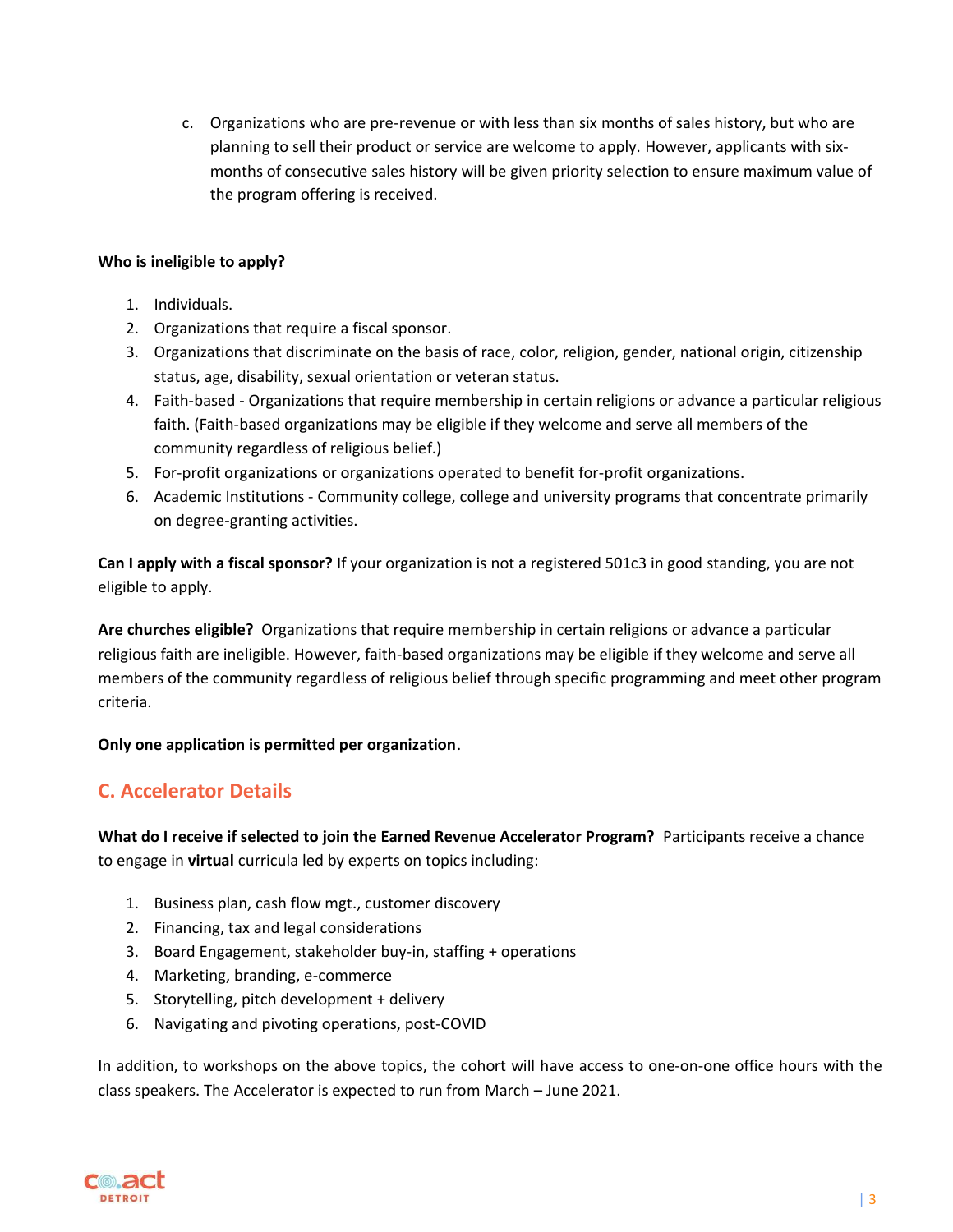Participants in this cohort can expect to walk away with the following elements to advance their revenue generating idea(s):

- Business Plan + Cash Flow Projections
- Impact Measurement Criteria + Metrics
- Pitch Deck + Pitch Ready
- Branding + Design Materials
- Opportunity to receive a cash award to advance idea(s)

**Do participants receive funding?** Some participants may receive a small Cash Award to advance idea(s). All participants will receive in-kind (non-cash) services.

#### **Key Milestones:**

- Applications launched (Jan 2021)
- Applications close (Jan 2021)
- Notifications to Participants (March 2021)
- Participants On-boarding (March 2021)
- Curriculum (March-May 2021). **Virtual** curriculum includes a rotating bi-weekly cadence of 3-hour workshops and one-on-one office hours, switching every other week.
- Pitch Preparation (May 2021)
- Graduation Celebration (May-June 2021)

## **D. Application Details**

**How do I apply?** Applications must be submitted online through **Submittable** at **www.submittable.coactdetroit.com.** Applications must be submitted in full with all required attachments. Incomplete applications will not be considered and deemed ineligible.

**When are applications due?** 11:59pm EST January 29th, 2021

**Why should I apply?** The Accelerator will help your nonprofit to diversify your funding sources by growing an existing revenue-producing product or service with a three-month intensive learning cohort.

**Do I have to create a Submittable account as part of the application process?** Yes. Creating a Submittable account gives you access to the application and allows us to follow up with additional information, questions and opportunities. The account will allow you to easily update your application throughout the application window and receive confirmation of your submission. An email address and password is required to create an account. If you have submitted an application to the Activate Fund in the past, you can and are encouraged to use your existing profile.

**Can I submit multiple applications?** No. Organizations may submit one application. Organizations that submit multiple requests will automatically be deemed ineligible.

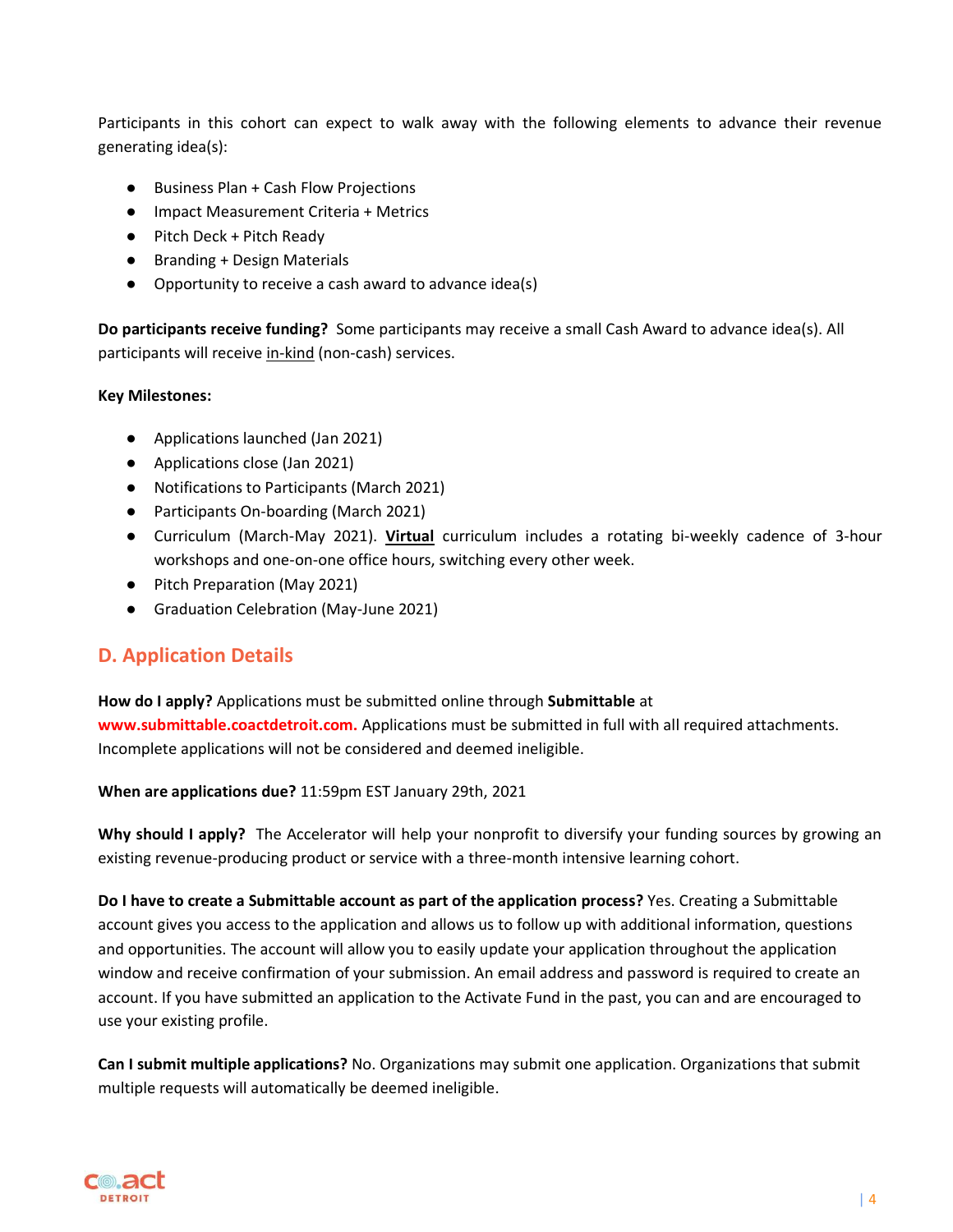**If I have questions or need help filling out my application, what should I do?** Interested applicants can watch a recorded information session at<https://coactdetroit.org/activate-fund/>

**Interested applicants may also contact Co.act Detroit directly:**

activatefundinfo@coactdetroit.org 313-789-1386

## **E. Selection Process**

**What is the process for selecting participants in the Accelerator cohort?** Up to six (6) organizations will be chosen to participate in the cohort in a competitive selection process.

A diverse cross-sector committee of community leaders and Co.act staff will review proposals and produce a recommendation for grant awards.

**Step One:** Eligibility Review by Co.act Staff - applicants that do not meet all eligibility criteria will be deemed ineligible and notified they will not be considered.

**Step Two:** Scoring Review by Selection Committee - eligible applicants will receive at least two scores from the review committee.

**Step Three:** Finalist Review and Recommendation by Jury - The jury will take into account aggregate scores as well as applicant's organization and leadership demographic data to ensure a diverse and representative grantee cohort that fosters a culture of peer learning is selected.

**Notification by Co.act Detroit** - all applicants will receive a notification whether or not they are selected.

**How are applications scored?** Applicants are scored on four criteria:

- 1. Demonstrable Viability and Demand is there a demonstrated demand for this product or service?
- 2. Demonstrable and Catalytic Impact how will this award help grow the organization's earned revenue stream and accelerate the ability to meet mission?
- 3. Capacity to participate does the organization have available capacity to full participate in a threemonth intensive cohort between March – June.
- 4. Alignment with Co.act Values how do you practice and uphold transparency, equity and inclusion, quality/excellence, a collaborative learning culture and/or disrupting the status quo?

**How long does the selection process take?** It is anticipated participants will be selected by March 2021.

## **F. Additional Information**

**What is expected of Accelerator participants?** All participants are expected to attend the twelve-week virtual course, which includes three hours of live, virtual office hours per week. We recommend organizations assign two leadership staff to attend each class so that in the event of emergency, no participant organization falls behind.